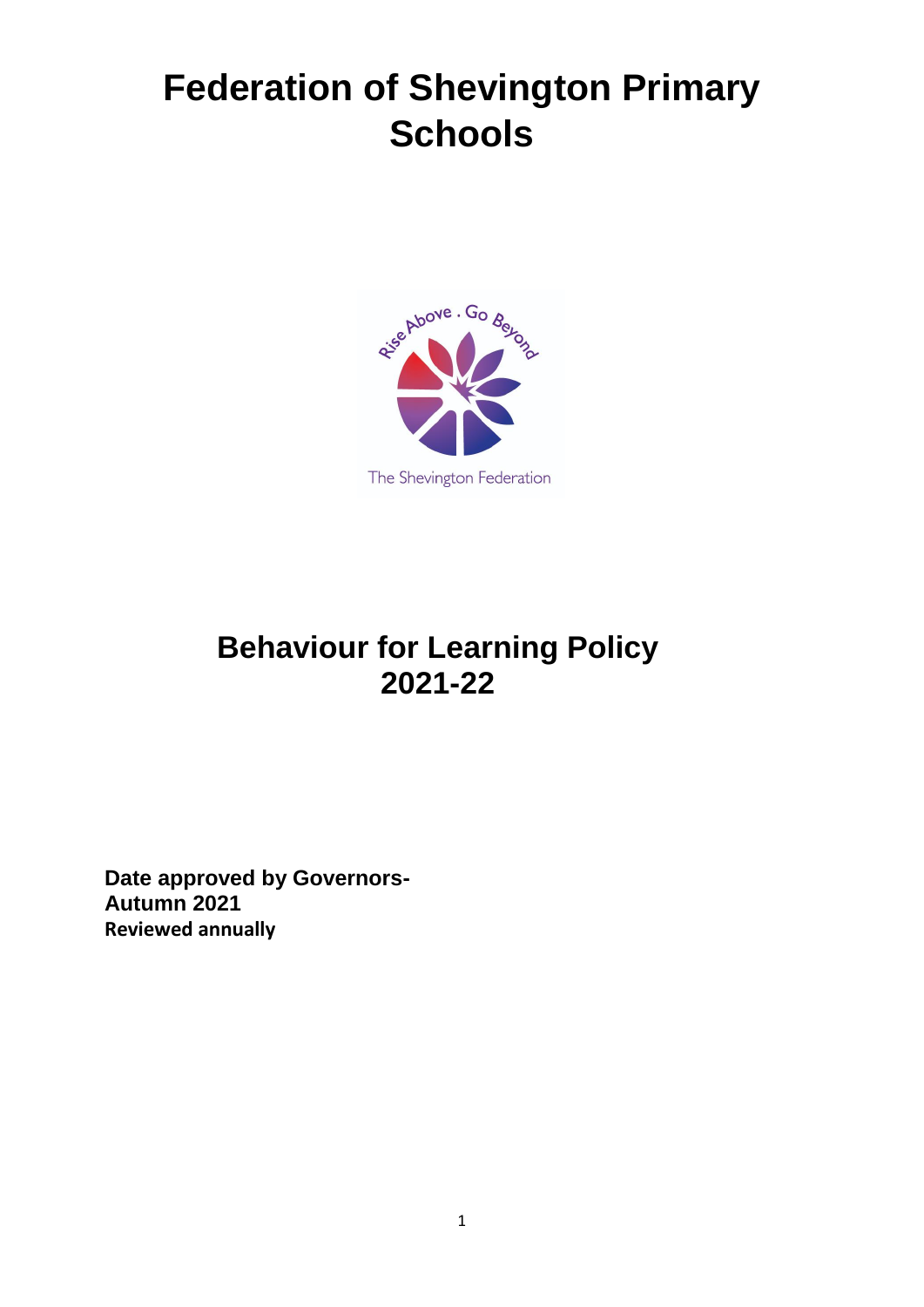# **The Federation of Shevington Primary Schools**

### **Millbrook and Shevington Vale Primary Schools**

## **Behaviour for Learning Policy**

#### **The Behaviour for Learning Policy aims to**

- Create and maintain a positive approach to behaviour across the whole Federation.
- Support each learner in the achievement of his or her full personal learning potential through the promotion of positive behaviour.
- Foster the development of self-esteem and personal responsibility in every learner.
- Help children to live as a member of a community understanding they have rights and responsibilities.

#### **The Federation Behaviour for Learning Policy aims to promote effective learning for all by:**

- Clearly stating expectations of what constitutes acceptable behaviour.
- Establishing effective behaviour management strategies.
- Recognising, celebrating and rewarding achievement and positive behaviour throughout the Federation.
- Addressing conduct that does not represent acceptable behaviour through processes and sanctions.

These aims are reflected throughout all the educational experiences we provide for our learners. We aim to create a happy, caring atmosphere at our schools; this positive environment, we believe, fosters excellent behaviour.

We very much believe in a restorative behaviour approach across the Federation in order to maintain positive relationships and help pupils to understand their own behaviours

#### **Code of Conduct**

We expect all children and adults in our Federation to show the following values:

- Respect for everyone
- Care and concern for others
- Tolerance of our own ideas and those of others
- Model good manners
- Experience justice and fairness
- Allow everyone a voice that is heard
- Feel safe and protected

These are prominent in our schools in a variety of ways-on displays/ in assemblies/ on the spot mentions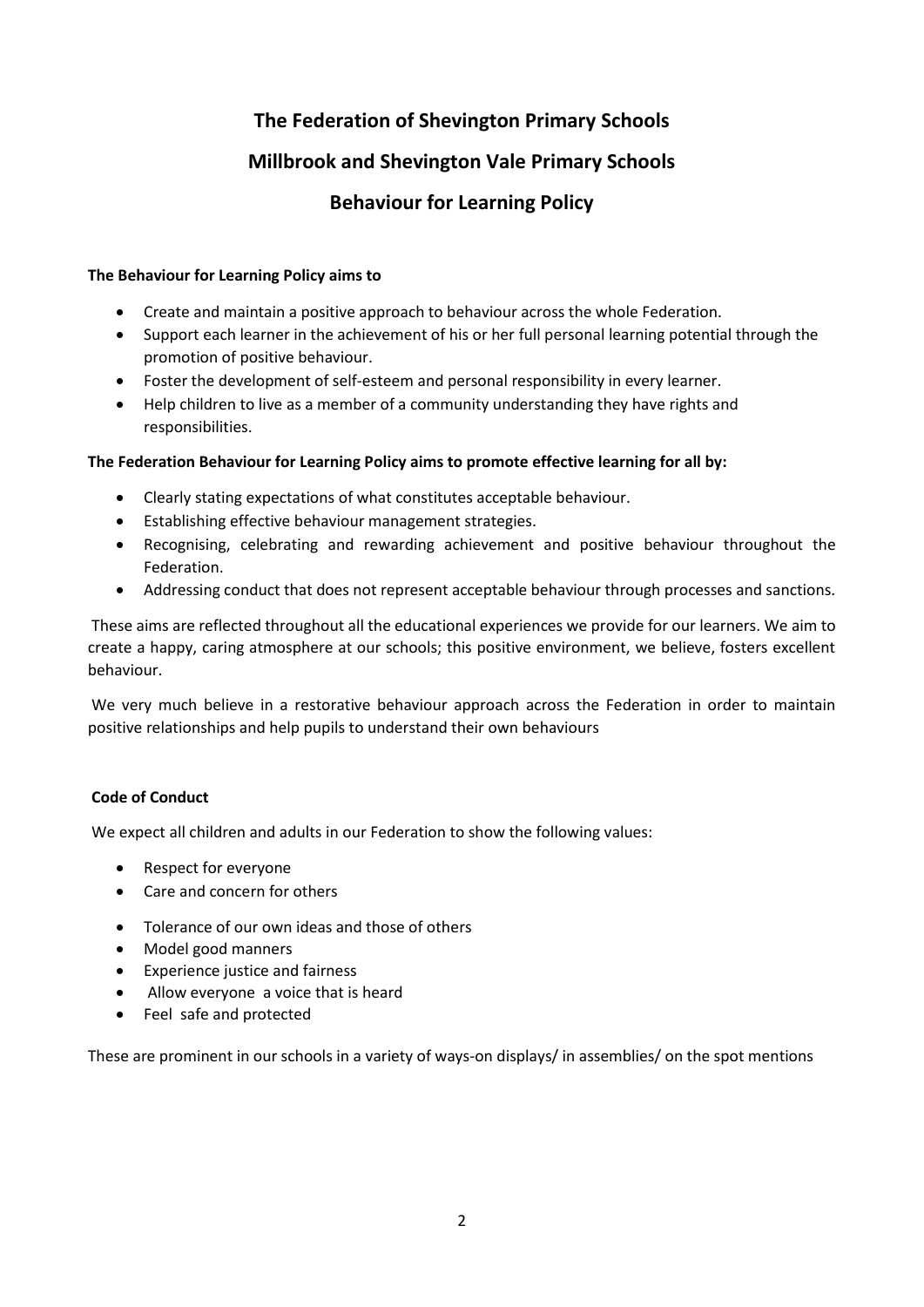The Rules for children at our schools are:

Millbrook

- Ready to learn
- Respectful to all
- Keeping Safe
- Being the Best

Shevington Vale

- Respect for everyone and everything
- Responsibility for myself and care for others
- Working together to achieve our goals

They may be different at each school but will be very familiar to all members of the school community. All stakeholders should be able to say the rules when asked: R R S B

#### **Adult Roles**

We recognise the role of teaching, support staff and parents, in setting an example and encouraging good standards of conduct, developing social and personal skills.

All of the adults in our whole school communities are ready to listen sympathetically to parents'/carers and children's worries and concerns. In some circumstances children will be allocated a key person with whom a strong relationship can be built to support their needs. The voice of the child will be important in this choice. Teachers, teaching assistants and other paid staff with responsibility for learners have the power to discipline learners whose behaviour is unacceptable, who break the school rules or who fail to follow reasonable instructions.

Teachers, teaching assistants and other paid staff with responsibility for learners can set reasonable sanctions in response to poor behaviour.

These sanctions will be a reminder, a warning followed by a conversation with a member of staff when most appropriate.

To ensure the success of this policy we seek to build a partnership between school and parents/carers. The schools collaborate actively with parents/carers, so that learners receive consistent messages about how to behave at home and at school. Our Home/School Agreement outlines the responsibilities of the parent/carer and the school; including those around behaviour.

#### **Bullying including cyber bullying**

Our schools take a proactive and restorative approach to issues between learners that might provoke conflict and we actively develop strategies to prevent bullying occurring in the first place. This often involves talking to learners about issues of difference in lessons or through dedicated events or projects. Our schools promote an ethos of good behaviour where learners treat one another and the school staff with respect because they know that this is the right way to behave. Values of respect for staff and other learners, understanding of the value of education and a clear understanding of how our actions affect others permeates the whole school environment and are reinforced by all staff and older learners who set a good example to others. See Anti -Bullying Policy.

- 1. The 'Seven Steps Approach':
	- 1. The adult talks to the victim (person being bullied) about his/her feelings. The adult will not question the child about the incidents but does need to know who is involved.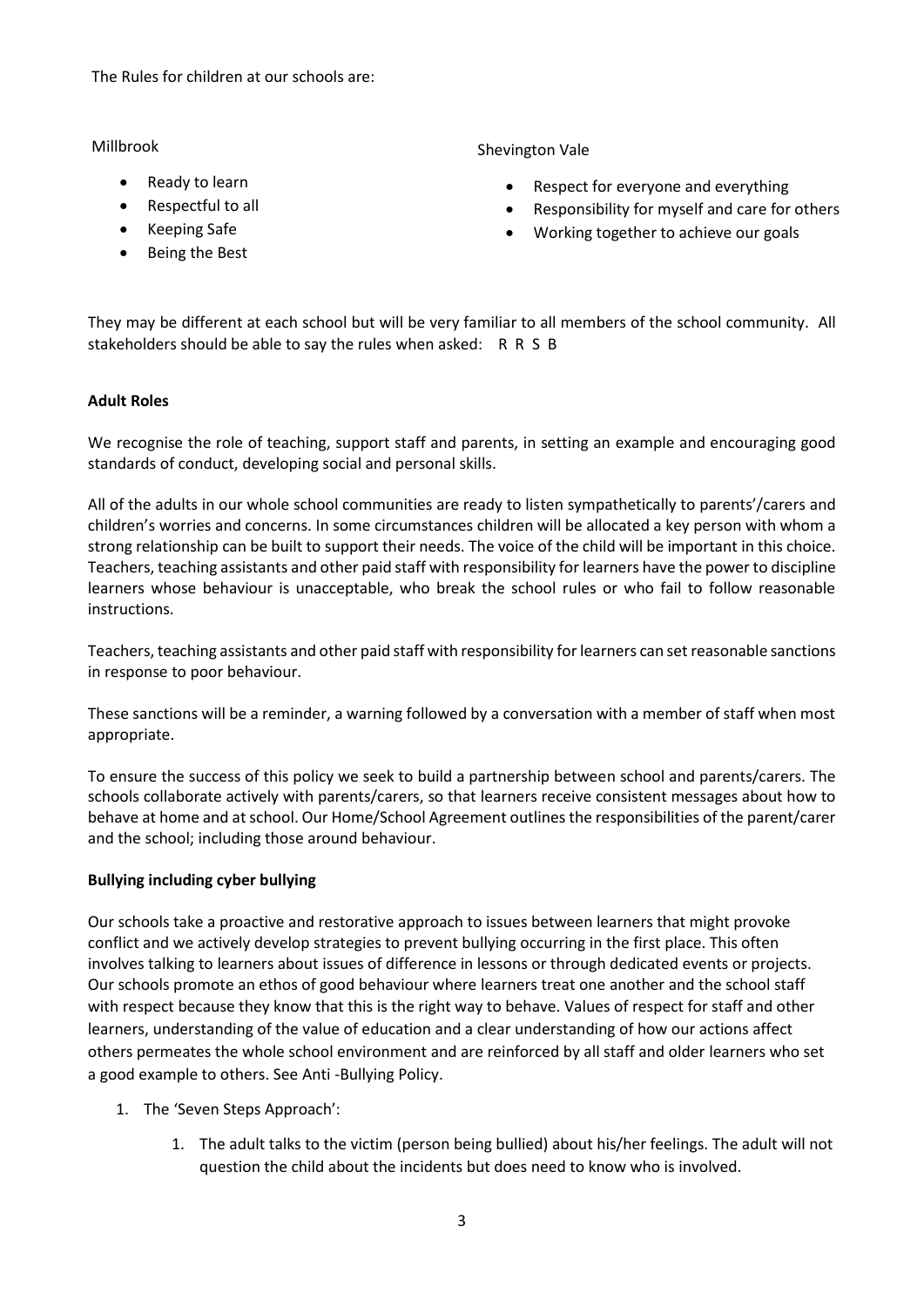- 2. The adult arranges to meet with the pupil/group of pupils involved, this may include some bystanders, or even friends of the victim, who joined in but did not start the bullying. Ideally, this will be a group of 6 to 8 pupils.
- 3. The adult tells the group about the way the victim is feeling (this is done with his/her permission) and might use a poem, a piece of writing or a drawing to help explain the victim's distress. At no time does the adult discuss the details of the incidents.
- 4. The adult does not blame individuals but explains that she/he knows that the group can do something about it.
- 5. Each member of the group is encouraged to suggest a way in which the victim could be helped to feel happier. The

Headteacher gives some positive answers but does not mention improved behaviour.

- 6. The adult ends the meeting by asking the group to make sure they will help to solve the problem. A meeting is arranged to see how things are going.
- 7. 7. At this follow up meeting, adult discusses with each child, including the victim (person being bullied), how things are going. This allows the adult to monitor the bullying and keep the children involved. Further meetings will be arranged if they are needed.

#### **Classroom Management**

Within the Federation schools we promote the positive behaviour and self-discipline of all our learners by:

- Simply expecting children to behave well at all times and making that explicit to them
- Maintaining high standards of teaching and learning to engage learners
- Excellent modelling by staff
- If a further sanction (or on some occasions a stronger sometimes is required) a restorative discussion may be used.
- Providing opportunities to make informed choices regarding behaviour, consequences and sanctions. Classrooms may have additional rewards.
- Identifying and dealing with incidents of inappropriate behaviour as soon as it is reasonably possible
- Implementing strategies to identify and reduce inappropriate behaviour
- Allowing children through democratic assemblies to identify school wide issues that are barriers to excellent behaviours
- External interruptions during the day being minimised.

#### **Rewards and incentives for good behaviour/achievement**

Within the Federation we promote positive behaviour for learning by implementing a system of incentives and rewards based on recognition. These include:

- Class Dojo's in every classroom.
- Regular praise and encouragement- celebration of role models in assemblies
- Phone calls/texts/notes or recognition cards home
- Celebrating achievements in a variety of ways: recognition cards, stickers, certificates, mentions in assemblies and Hot Chocolate Hangouts.
- Positions of responsibility within the classroom, or in the wider school environment, such as play leaders, Young Governors, Learning to Learn Committee, ambassadors, etc.
- Dojo points for school wide teams that ends with celebration.
- Achievement assembly celebrations.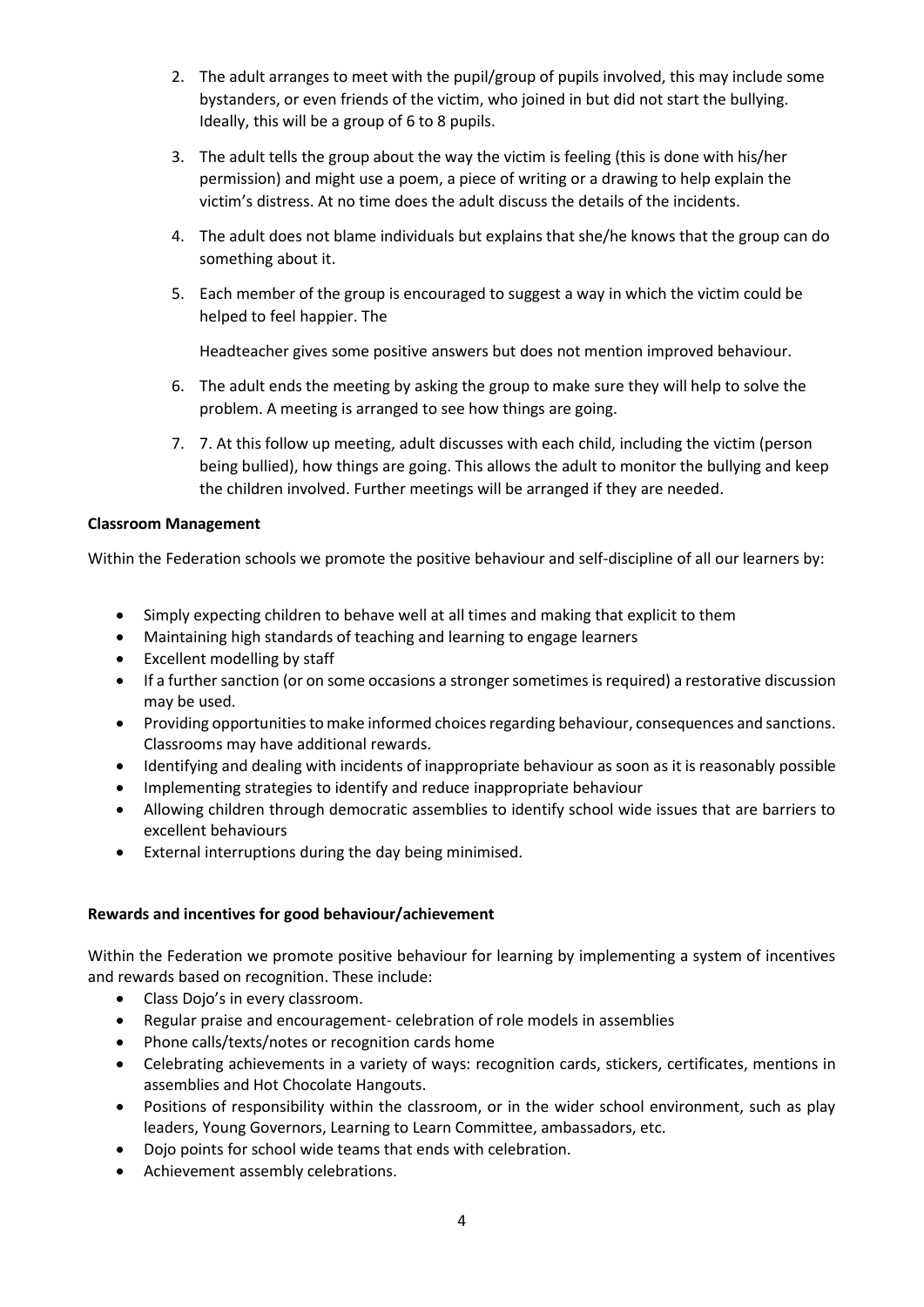#### **See Appendix 1 and 2**

#### **Strategies**

Within the Federation, strategies are used to encourage learners to recognise and make appropriate choices with regard to their behaviour. These include:

- Removal of a learner who engages in disruptive behaviour in the classroom, refusing to follow reasonable instructions, or who is frequently off task, to a place away from the rest of the class.
- Reminder, warning, conversation at appropriate time.
- Children learning to apologise and recognise the impact on others of poor behaviour.
- Loss of playtime, at either break or lunch times, when the learner must be in an area supervised by a member of staff as a result of continued undesirable or extreme behaviour.
- Loss of a privilege.
- Parental/Carer involvement to support choice making.
- Opportunities for discussion between the injured parties.
- Seclusion to an area of school where self-reflection can take place.
- Any unfinished work to be taken home.
- In extreme and prolonged cases of challenging behaviours fixed term exclusion- the safety of the child, their peers and adults in school is the main focus here.
- Transfer between schools within the Federation for a fixed period of time
- Permanent exclusion is the final step.

See Appendix 1 and 2

#### **Additional support**

Within the Federation, we recognise that a variety of situations can result in learners finding it difficult to manage their behaviour. When this occurs, the teacher will meet with parents/carers to establish a working relationship to share observations and decide how to support the learner.

A programme of support will be planned to enable the learner to make appropriate choices about how they behave.

Children may also be asked which adult in school they can relate to a significant other for when a crisis point is reached- if possible this will be put into place.

A referral to outside agencies, for example an educational psychologist, for assessment or specialist support may be deemed necessary for learners who display continuous inappropriate behaviour. This is always discussed with parents, and parental permission is always obtained prior to such referrals.

#### **Positive Handling and Intervention**

Please see the Wigan 'Positive Handling and Intervention' policy for details of procedures relating to situations where the physical restraint or control of a pupil may be necessary.

School staff have a legal power to use force to control or restrain (never to punish) and lawful use of the power will provide a defence to any related criminal prosecution or other legal action.

The term 'reasonable force' covers the broad range of actions used by most teachers at some point in their career that involve a degree of physical contact with learners.

Force is usually used to either control or restrain. This can range from guiding a pupil to safety by the arm to more extreme circumstances such as breaking up a fight or where a student needs to be restrained to prevent violence or injury.

'Reasonable in the circumstances' means using no more force than is needed.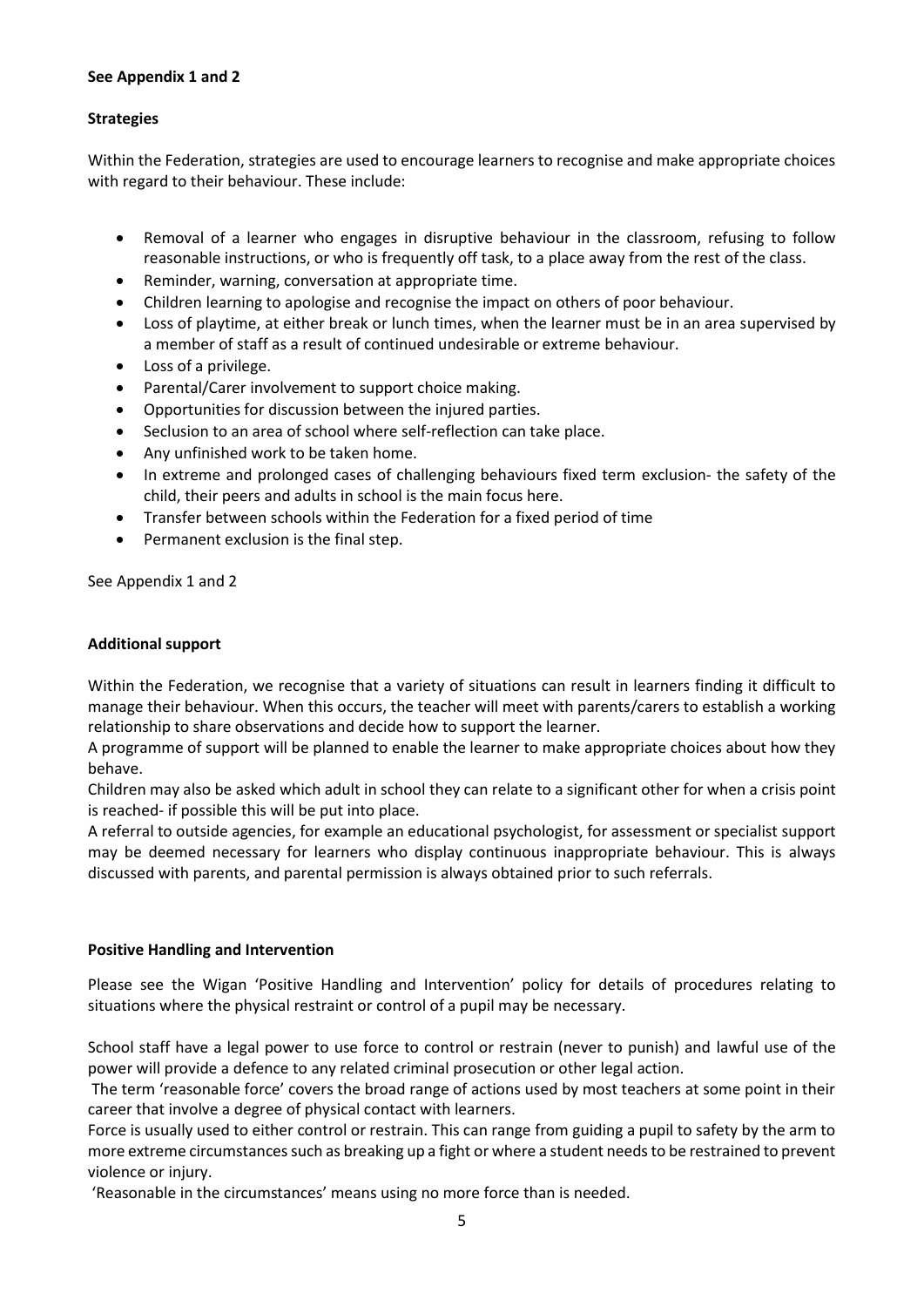Please refer to 'Use of Reasonable Force – Advice for Head teachers, Staff and Governing Bodies DFE-00060- 2011, July 2011'.

#### **Exclusions**

We do not wish to exclude any learner from school, but sometimes this may be necessary. Any exclusion will be operated in accordance with Section 52 of the Education Act 2002 under the statutory guidance for Exclusion from Maintained Schools, Academies and Pupil Referral Units in England (2012).

#### <https://www.gov.uk/government/publications/use-of-reasonable-force-in-schools>

If children become unmanageable by refusing to follow instructions which can prevent others from learning or place others at harm's risk, damage school property persistently this will be an option.

The Executive Head teacher may exclude a child for one or more fixed periods, for up to 45 days in any one school year.

In extreme and exceptional circumstances, the Executive Head teacher may exclude a child permanently.

It is also possible for the Executive Head teacher to convert a fixed-term exclusion into a permanent exclusion, if the circumstances warrant this.

Only the Executive Head Teacher has the power to authorise a permanent exclusion for a child from school.

In the case of a fixed term exclusion if the Executive Headteacher is not able to be contacted or is not on site then the most senior person on site is able to make a decision in line with this policy and the legal framework informing the Executive Headteacher as soon as is possible. This is known as delegation of powers.

If the Executive Head teacher excludes a child, s/he informs the parents or carers immediately, giving reasons for the exclusion.

At the same time, the Executive Head teacher makes it clear to the parents or carers that they can, if they wish, appeal against the decision to the governing body.

The school informs the parents or carers how to make any such appeal.

The Executive Head teacher informs the LA and the governing body about any permanent exclusion, and about any fixed-term exclusions beyond five days in any one term.

The governing body itself cannot either exclude a child or extend the exclusion period made by the Executive Head teacher.

The governing body has a discipline committee.

If the governors' appeals panel decides that a child should be reinstated, the Executive Headteacher must comply with this ruling.

When a child is excluded the following procedure will be carried out

- 1. The legal framework will be followed at all times
- 2. The child will be brought to the school welcome area by the offices
- 3. They will be treated at all times with respect
- 4. They will be supported by an adult
- 5. They will be offered a calm safe space and a drink
- 6. The Executive Headteacher or Senior Leader on site will contact the parent/carer and explain the exclusion
- 7. The child will wait for collection in a calm environment and away from peers and others children
- 8. The exclusion will be explained to the pupil
- 9. The child's belongings will be collected by an adult from the classroom area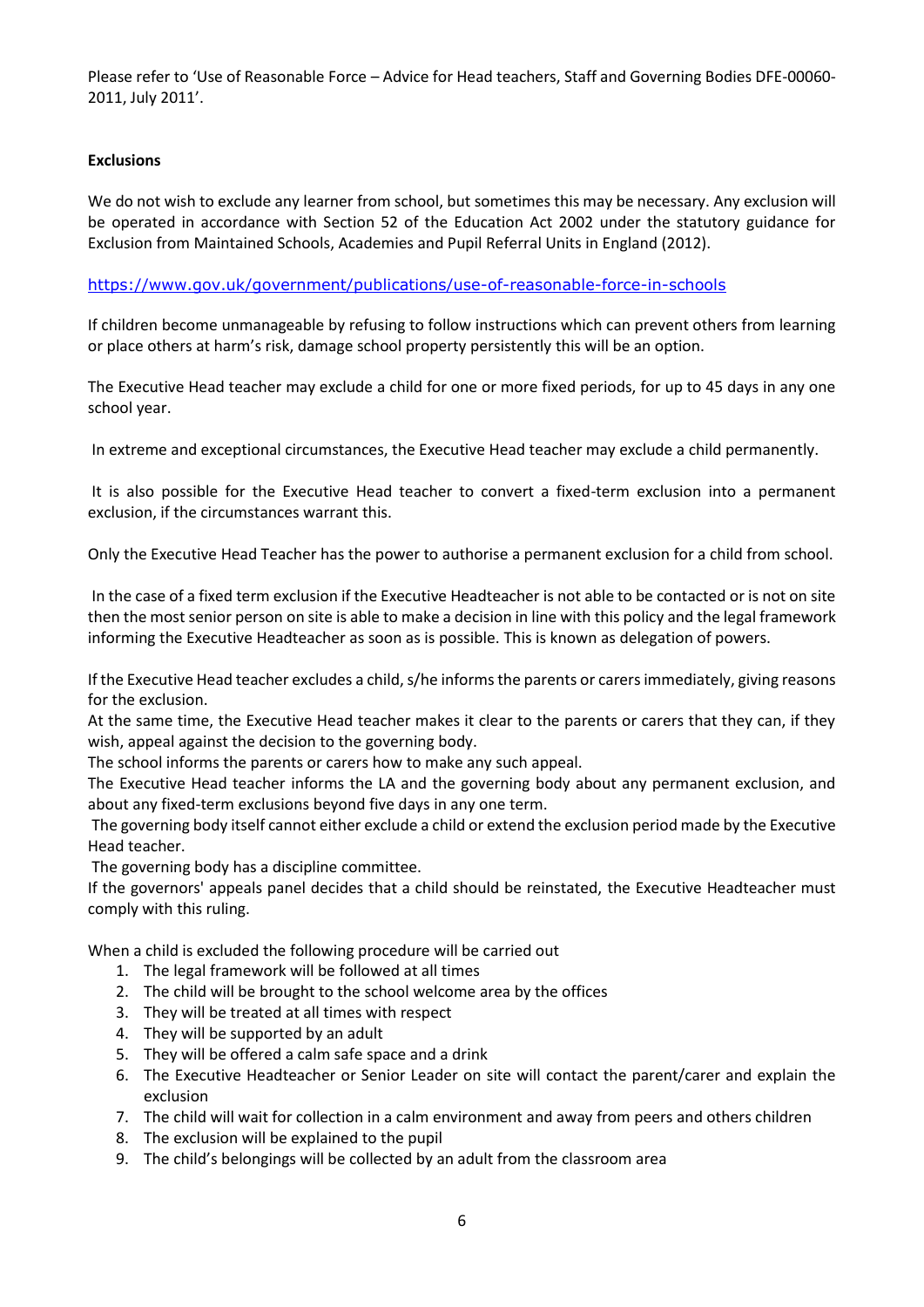#### **The Federation acknowledges that corporal punishment is illegal in any form.**

#### **Confiscation of Inappropriate Items**

The following items are not allowed in our schools:

- Knives and weapons
- Alcohol
- Illegal drugs
- Stolen items
- Tobacco and cigarette papers
- Pornographic images
- Any articles that have been or are likely to be used to commit an offence, cause personal injury or damage to property

Other items must be passed to the Executive Head teacher who will decide if and when to return an item, or whether to dispose of it. The Executive Head teacher will always inform parents of confiscated items from the list above.

#### **Allegations of Abuse against Staff**

Malicious accusations made by learners against staff will be dealt with in accordance with the advice in 'Dealing with Allegations of Abuse against Staff' (DfES, Oct 2012). Staff will not automatically be suspended pending investigation.

#### **Behaviour Outside School**

As a Federation of two schools, we will reinforce and praise good behaviour that occurs off the school premises which is witnessed by a staff member or reported to the school. This may include, for example, acknowledgement in whole-school assemblies, class discussion or award of a certificate or team points. Parents are encouraged to communicate such incidents to their child's class teacher.

There is an expectation that parents are responsible for guiding and monitoring their children's behaviour outside school. However, school will respond to negative behaviour occurring off the premises which is witnessed by a staff member or reported to the school and respond proportionately and fairly according to the age of the learners, and any other special circumstances that affect the pupil.

Staff can discipline learners for inappropriate behaviour outside school when the pupil is:

- taking part in any school-organised or school-related activity
- travelling to or from one of our schools

Staff may discipline learners for inappropriate behaviour outside school whether or not the above applies, if the behaviour:

- could have repercussions for the orderly running of the school
- poses a serious threat to another pupil or member of the public
- could adversely affect the reputation of the school.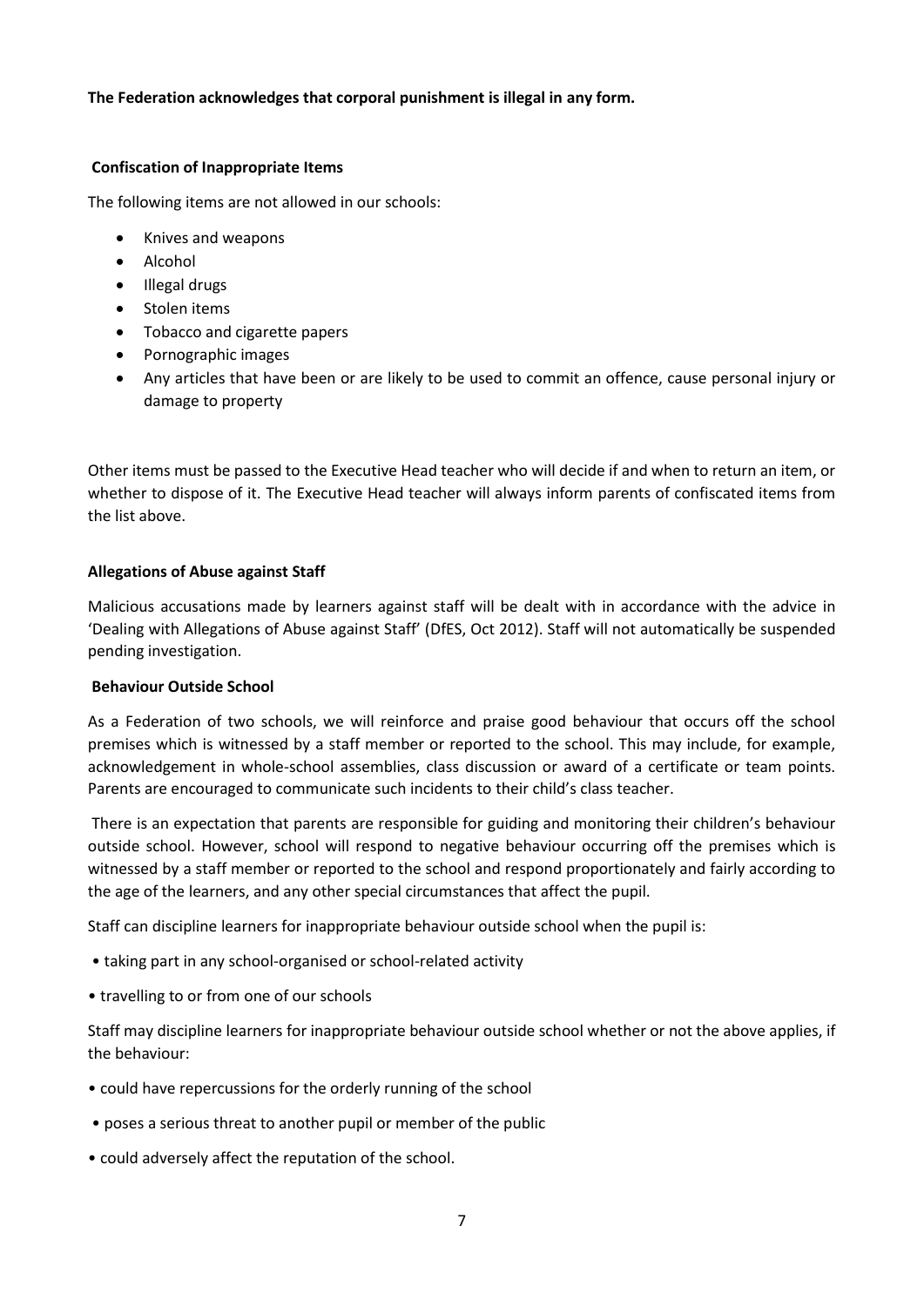In all cases of misbehaviour, the teacher can only discipline the pupil on school premises or elsewhere when the pupil is under the lawful control of the staff member.

#### **Monitoring and Evaluation**

Behaviour and discipline is monitored on an on-going basis by senior staff and regular discussion is held at staff meetings to ensure that the application of sanctions and rewards remains consistent. Potential issues are also discussed to ensure that proactive measures are put in place when necessary. New staff, supply staff and trainees will be made aware of the policy.

This policy was written by the Executive Head teacher Heads of School, and Inclusion Manager, based on consultations with staff, a small representative group of parents/carers and approved by the Governing Body. It is available for reference on a permanent basis via the school website (hard copies available on request via the school office).

The policy will be reviewed and updated annually or in the light of changes to statutory duties. Refer to Paul Dix books -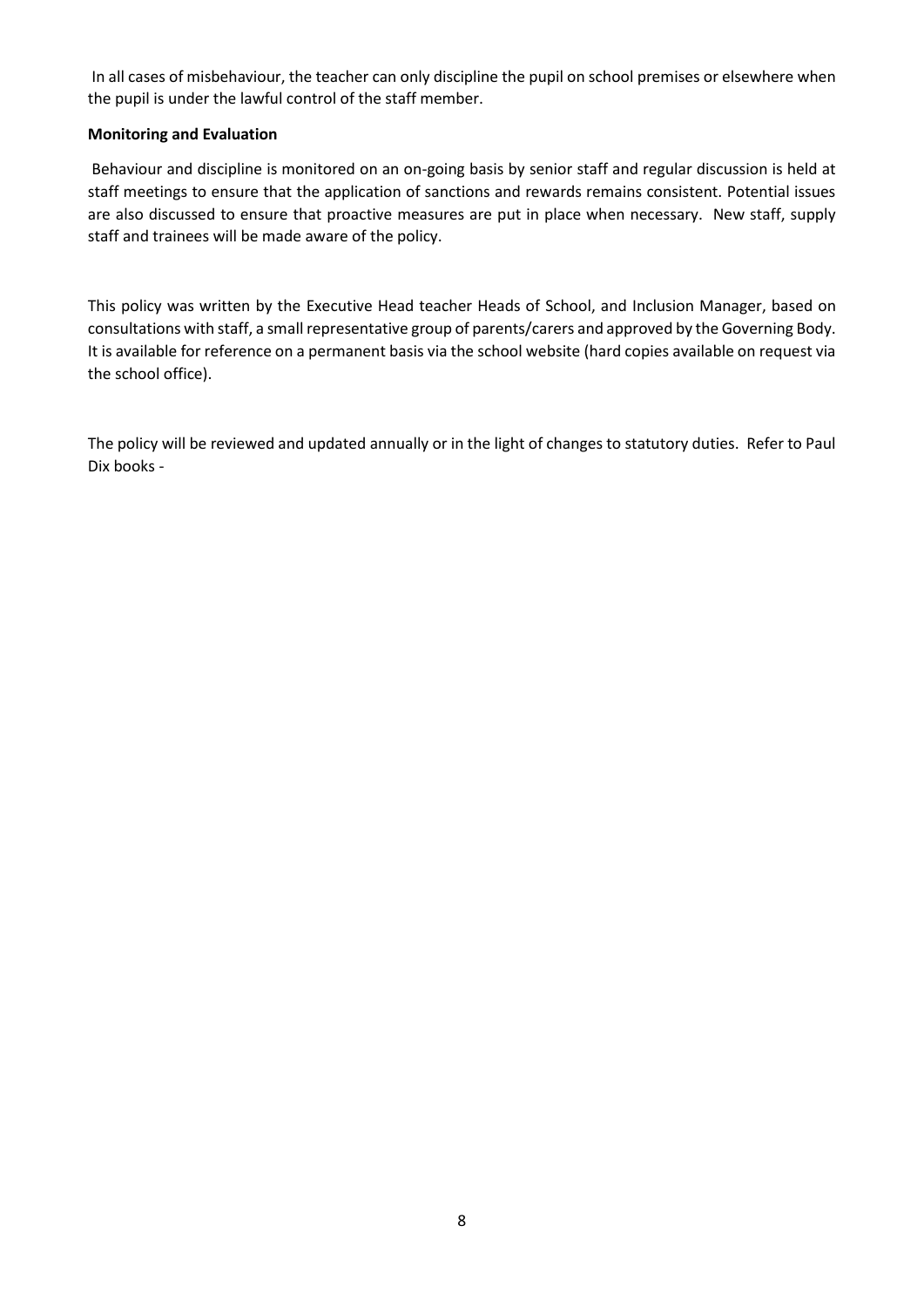#### Appendix 1 Millbrook Primary School



#### Rewards:

#### • Stickers

- Dojo points and certificate
- Achievement certificates in assemblies
- Recognition board
- Recognition cards home
- Hot chocolate hangout
- $\bullet$  prizes
- Star of the days
- wow cards.
- dojo points and trade them in for an extra treat
- Weekly merit awards in assemblies
- Mini mentions in assemblies

#### Sanctions:

- A reminder
- A warning
- A conversation with a member of staff
- Restorative approaches and the importance of reflecting on our actions and the impact they have on all other- see below for guidance.
- Possibly a restorative card if appropriate using the 7 questions following.
	- 1. What has happened?
	- 2. How were you feeling at the time?
	- 3. How did you feel afterwards?
	- 4. How has it affected others?
	- 5. How can we make it right?
	- 6. Moving forward what can we do differently.

Restorative Approaches to Behaviour follow a pattern sitting with a child or a small group of children reflecting on:

- How do you feel?
- What do you need to do next? 'Can you talk about what' happened?
- Who do you think has been affected by your actions?
- How do you think they have been affected by your actions?
- and finally
- 'What needs to happen next?
- Children who have been hurt or affected can also be involved in this by being allowed to tell the perpetrator how they felt and how they've been affected ensuring that consequences are agreed by both parties. (this may simply be that they were offended or distracted or obviously could be more serious)
	- This way the children involved can be made accountable for their actions and make 'right' in a way that is suitable to the situation (and as we know, our children are actually really good at this.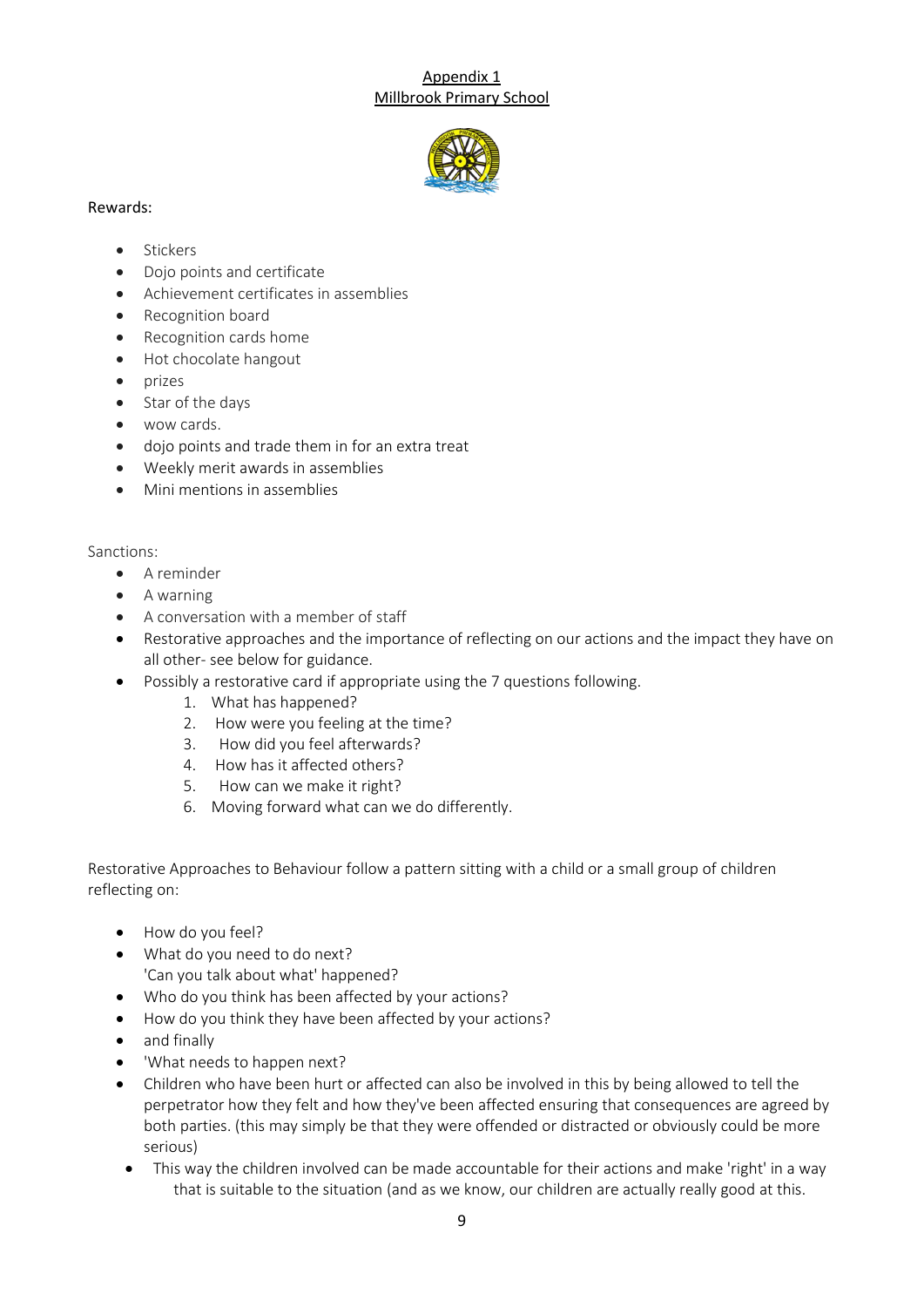#### Appendix 2 Shevington Vale



#### Rewards:

- 1. Whole class recognition board aim to have all names on the board and pupils to support each other to achieve that
- 2. Tokens Collected each week and counted for half termly reward
- 3. Recognition cards to be shared with staff and parents/carers for going over and above
- 4. Team point prize afternoon For team with the most tokens
- 5. Individual achievement certificates Handed out as part of achievement assembly

#### Improvements:

1. Restorative card – Child answers 7 questions during their break/lunch once incident has been suitably discussed child returns to activity. Card is passed on to any other adult in school and they then follow up 7 questions with child again.

Any incidents deemed more serious are sent straight to the Head of School and parents/carers informed.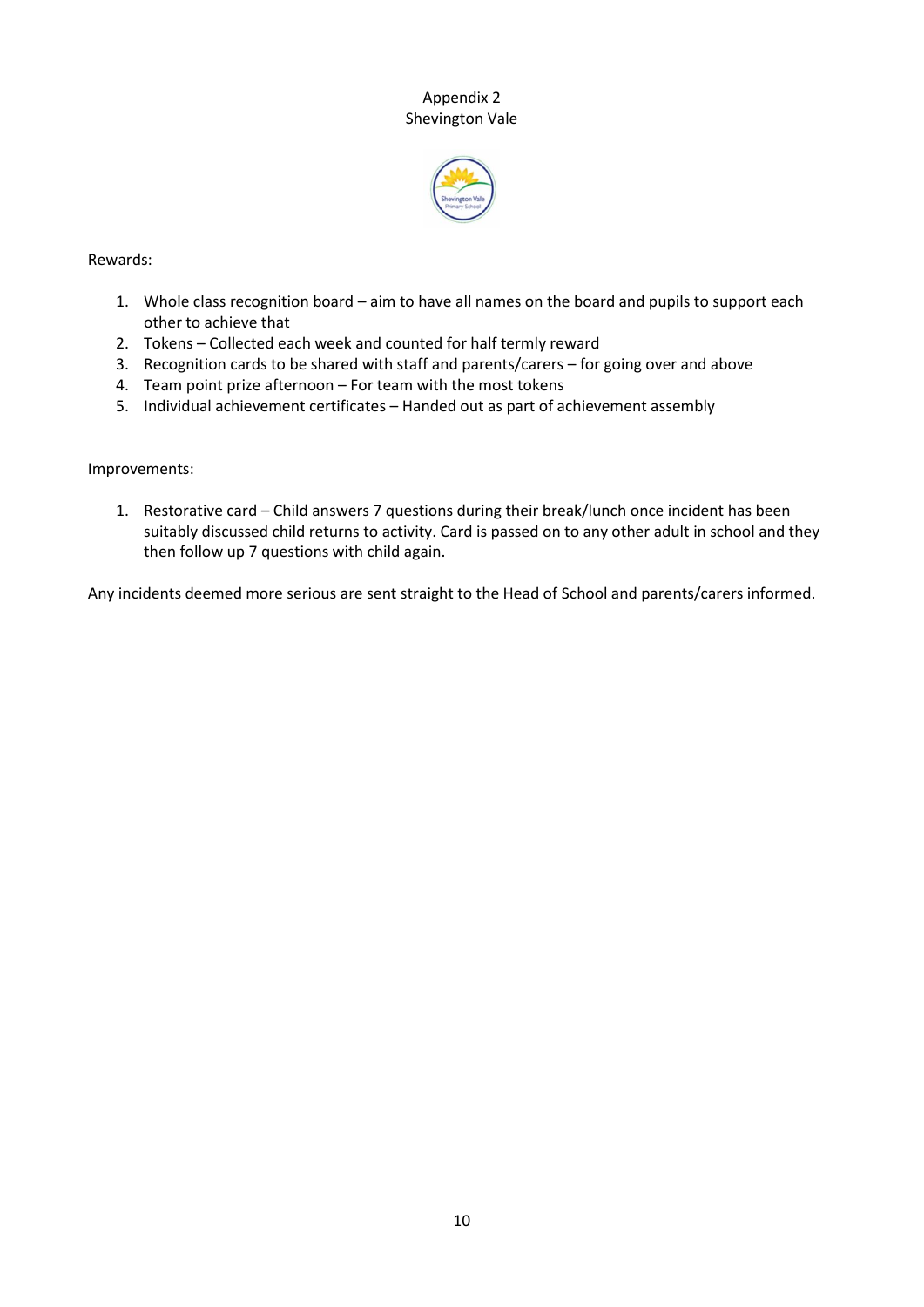

Every child deserves to be inspired, have a positive mindset, recognise failure is just a stepping stone to success and to believe they can do anything they set their minds to. At Shevington Vale we aim to develop the self-awareness, self- belief and emotional intelligence of every child, regardless of their background or circumstances, to give them the tools needed to flourish in life.

#### **Policy Aims**

- To provide a framework that is trauma-informed and inclusive, ensuring that it is appropriate for all children at our school
- To create a therapeutic ethos in school whereby every member of staff responds to children's behaviour and emotions with insight and understanding based on neuroscience and traumainformed techniques
- To create a nurturing, loving environment where children are not punished for having big feelings but instead are guided through them
- To develop self-aware, empathetic and reflective thinkers whereby children are learning from their difficult feelings and behaviour and developing their emotional intelligence
- To support children through their difficult feelings and behaviour with the intention of teaching and guiding them through how to manage the same feelings/ situation differently next time
- To respond to children with connection and understanding rather than disconnection and rejection with the awareness that this will help create an opportunity to learn and for behaviours to change
- For all children to feel safe in our care, especially when they are overwhelmed with their feelings
- To develop positive mental health and wellbeing through this approach

#### **Responsibilities**

It is the responsibility of each staff member to respond and guide the children when dealing with a difficult behaviour or feeling. Ensuring all staff have the appropriate therapeutic training and will respond with connection and not disconnection to an incident. This will ensure children feel safe in the care of our adults and reduce the feeling of rejection. This approach considers the complexities that arise with attachment disorder and childhood trauma as well as child development, helping to maintain trust between our children and staff. We expect that the member of staff who is involved with the child(ren) when the behaviour is occurring to be the person to follow through our behaviour policy to further create a feeling of security and trust with the children.

#### **Procedure**

Our behaviour policy is based on scientific childhood-trauma, neuroscience and child development theory as well as the therapeutic teaching approach. It takes into account all of our children and their circumstances and is particularly sensitive to the needs of our more vulnerable children whom we recognise are more likely to struggle with their behaviour. This procedure aims to help children calm down, self-regulate and reflect on their feelings which in turn will then help them to manage their behaviour. We recognise that all behaviour is a result of a difficult feeling.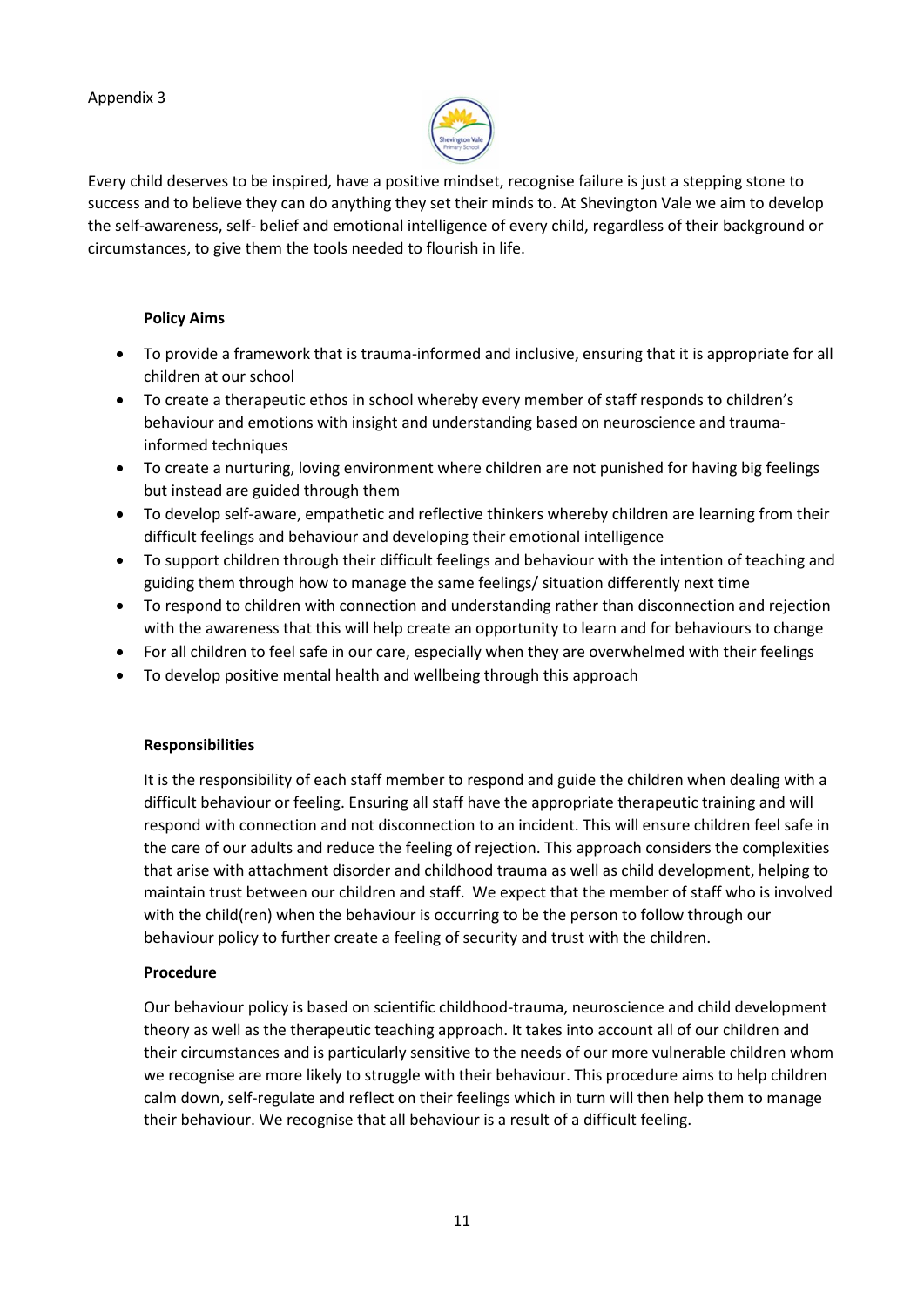#### **Rules**

- All rules are communicated regularly to children
- Rules are communicated through connective language and are aimed to build a relationship culture within the classroom/school
- Rules are framed positively to maintain connection such as "We look after each other", "We respect each other", "We listen to each other", "We keep each other safe"
- We refrain from using the buzz words 'no', 'don't', 'can't and 'stop' because we are aware that these words can often shut down a child causing them to respond with defence and can result in their rational brain being unable to learn from the support given

#### **Rewards**

- Rewards are given in real-time in most situations, we avoid using rewards as a bargaining tool for behaviour. Instead, we offer real-time rewards such as stickers on books when we see good work/ good behaviour and verbal positive acknowledgements "You have worked really hard on that."
- We acknowledge positive behaviour and working hard with reflection rather than reward to reinforce reflective thinkers who want to achieve for themselves and not for a reward. "Abdul you worked on that, even though it was a challenge for you at first."
- We use appreciative comments with the children which are specific to the child and creates a feeling of respect and value. Adam thank you for sitting calmly today"
- We acknowledge positive changes to behaviour, emotional intelligence skills and empathy with our Headteacher wellbeing award. This acknowledges when children have worked hard to use selfregulation skills taught in their PHSE lessons and as a response to therapeutic teaching support from the staff after behavioural incidents

#### **Connection and regulation procedure**

| Step 1 | Therapeutic response given<br><b>NAME</b><br><b>FEELING</b><br><b>BEHAVIOUR</b><br><b>ENCOURAGE</b>                 | Respond therapeutically<br>with connection, empathy<br>and insight into the brain.<br>This will help shift a child's<br>overwhelmed reptilian brain<br>into rational brain which<br>will help them think and<br>reflect. |
|--------|---------------------------------------------------------------------------------------------------------------------|--------------------------------------------------------------------------------------------------------------------------------------------------------------------------------------------------------------------------|
| Step 2 | Offer a BOUNDARY (either a limitation or a<br>responsibility)<br>Offer a TEACH statement<br>(If ready to hear this) | Create opportunities to take<br>responsibility for their<br>actions and learn through<br>setting boundaries.                                                                                                             |
| Step 3 | Calm time<br>Ωr<br>Thinking time<br>(OR both)                                                                       | Re-define 'punishment' and<br>create the opportunity to<br>self-regulate and reflect<br>instead.                                                                                                                         |
| Step 4 | Ongoing                                                                                                             | Create trust, reliability and<br>security through<br>consistency.                                                                                                                                                        |